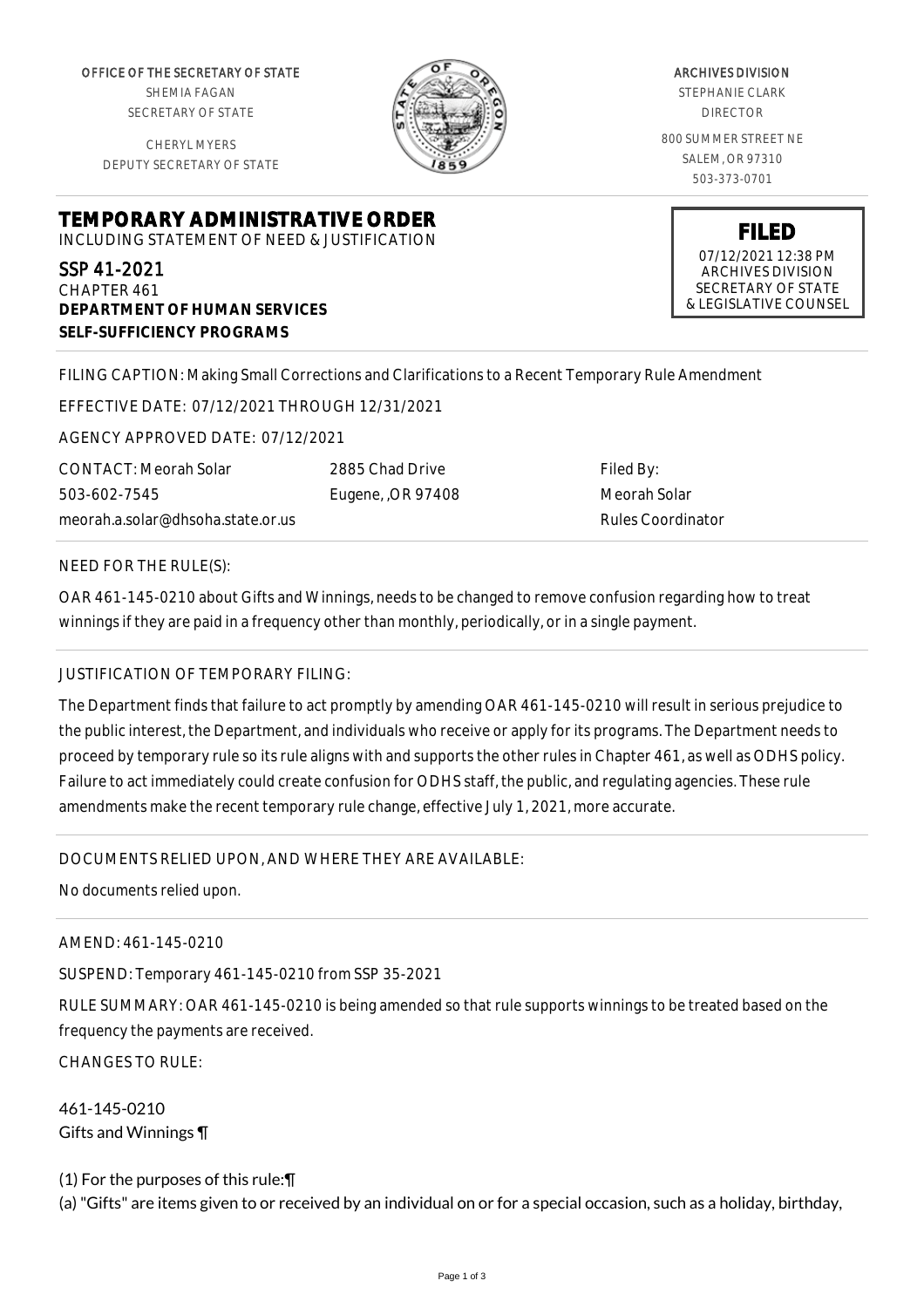graduation, or wedding. "Gifts" are not given or received on a regular basis.¶

(b) "Winnings" are prizes given to an individual in a contest, game of chance, or similar event. "Winnings" in the form of money may be distributed in different payment frequencies, such as monthly, periodically (such as <del>month</del> quarterly), or in a lump-sumsingle payment.¶

(2) In the ERDCall programs, gifts (see section (1) of this rule) and winningambling losses are not subtracted from gambling winnings (see section (1) of this rule) in determining the individual's countable (see OAR 461-001-0000) income.¶

(3) In the ERDC program, gifts (see section (1) of this rule) and winnings are excluded.¶

(34) In all programs except the ERDCthe OSIP, OSIPM, and QMB program ands, except as provided otherwise in sections  $(4)$  and  $(57)$  of this rule:  $\P$ 

(a) In-kind gifts and winnings are treated according to the rule applicable to the specific type of asset. In the OSIP, OSIPM, and QMB programs, except for, if an individual is offered a choice between an in-kind item and cash, the cash amount is considered unearned income, even if the individual chooses the in-kind item and regardless of the value, if any, of the in-kind item.¶

(b) GThe value of gifts and winnings in the form of <del>money or credit card company gift cards are treated as periodic</del> or lump-sumcash are treated in accordance with the rule applicable to the payment frequency: stable income under OAR 461-150-0070, variable income under OAR 461-150-0080, periodic income (seeunder OAR 461-140- 0110 and 461-140-0120). In the OSIP, OSIPM, and QMB programs, gambling losses are not subtracted from gambling winnings in determining the individual's countable (see OAR 461-001-0000) income.¶ (c) In all programs except the OSIP, OSIPM, and QMB programs, e, or lump-sum income under OAR 461-140- 0120.¶

(c) The value of a gift card or certificate is considered income in the month it is received if the gift card or certificate can be used to purchase food or shelter or can be resold. There is a rebuttable presumption that the gift card can be resold.¶

(d) Monetary gifts given for educational purposes are treated in accordance with OAR 461-145-0145.¶ (5) In the SNAP program, except as provided otherwise in section (7) of this rule,¶

(a) A filing group immediately loses SNAP benefit eligibility due to lottery or gambling winnings when provisions of section (1) of OAR 461-140-0262 are met.¶

(b) In-kind gifts and winnings are treated according to the rule applicable to the specific type of asset. I (c) Gifts and winnings, except cash prizes from lottery or gambling subject to section (1) of OAR 461-140-0262, in the form of money or credit card company gift cards are treated in accordance with the rule applicable to the payment frequency: stable income under OAR 461-150-0070, variable income under OAR 461-150-0080, periodic income under OAR 461-140-0110, or lump-sum income under OAR 461-140-0120.¶

(d) Establishment-specific gift cards are excluded as inefrome and not considered a resourcessets (see OAR 461-001-0000).¶

(d6) In the OSIP, OSIPM, and QMB programs, the value of a gift card or certificate is considered income in the month it iall programs except the ERDC, OSIP, OSIPM, QMB, and SNAP programs and except as provided otherwise in section (7) of this rule:¶

(a) In-kind gifts and winnings areceived if the gift card or certificate can be used to purchase food or shelter or can be resold. There i treated according to the rule applicable to the specific type of asset.  $\P$ 

(b) Gifts and winnings in the form of money or credit card company gift cards a rebuttable presumption that the gift card can be resold.¶

(4) For employment-related items, see OAR 461-145-0130.¶

(5) In the OSIP, OSIPM, and QMB programs, monetary gifts given for educational purposes treated in accordance with the rule applicable to the payment frequency: stable income under OAR 461-150-0070, variable income

under OAR 461-150-0080, periodic income under OAR 461-140-0110, or lump-sum income under OAR 461- 140-0120. ¶

(c) Establishment-specific gift cards are excluded as income and not considered a re tsource.¶

(7) For employment-related in accordance withgifts or winnings, see OAR 461-145-014530.